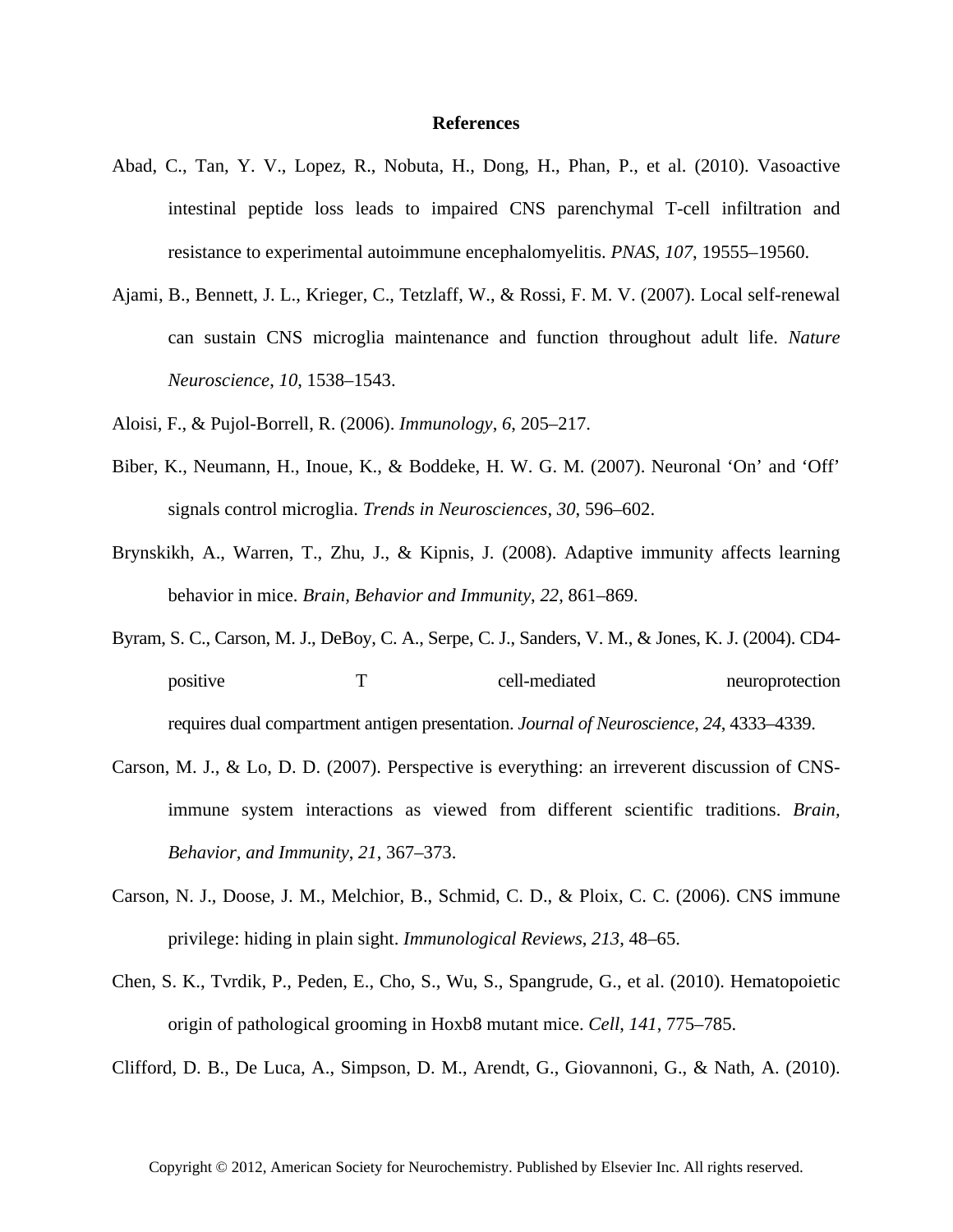Natalizumab-associated progressive multifocal leukoencephalopathy in patients with multiple sclerosis: lessons from 28 cases. *Lancet Neurology*, *9*, 438–446.

- Colton, C. A., & Wilcock, D. M. (2010). Assessing activation states in microglia. *CNS & Neurological Disorders Drug Targets*, *9*, 174–191.
- Deng, S., Xi, Y., Wang, H., Hao, J., Niu, X., Li, W., et al. (2010). Regulatory effect of vasoactive intestinal peptide on the balance of Treg and Th17 in collagen-induced arthritis. *Cellular Immunology*, *265*, 105–110.
- Derecki, N. C., Cardani, A. N., Yang, C. H., Quinnies, K. M., Crihfield, A., Lynch, K. R., et al. (2010). Regulation of learning and memory by meningeal immunity: a key role for IL-4. *The Journal of Experimental Medicine*, *207*, 1067–1080.
- Dilger, R. N., & Johnson, R. W. (2008). Aging, microglial cell priming, and the discordant central inflammatory response to signals from the peripheral immune system. *Journal of Leukocyte Biology*, *84*, 932–939.
- Ferguson, D. J. P. (2009). Toxoplasma gondii: 1908–2008, homage to Nicolle, Manceaux and Splendore. *Memórias Do Instituto Oswaldo Cruz*, *104*, 133–148.
- Ge, S., Murugesan, N., & Pachter, J. S. (2009). Astrocyte- and endothelial-targeted CCL2 conditional knockout mice: critical tools for studying the pathogenesis of neuroinflammation. *Journal of Molecular Neuroscience*, *39*, 269–283.
- Ginhoux, F., Greter, M., Leboeuf, M., Nandi, S., See, P., Gokhan, S., et al. (2010). Fate mapping analysis reveals that adult microglia derive from primitive macrophages. *Science*, *330*, 841–845.
- Gonzalez–Rey, E., Ganea, D., & Delgado, M. (2010). *Current Opinion in Pharmacology*, *10*, 473–481.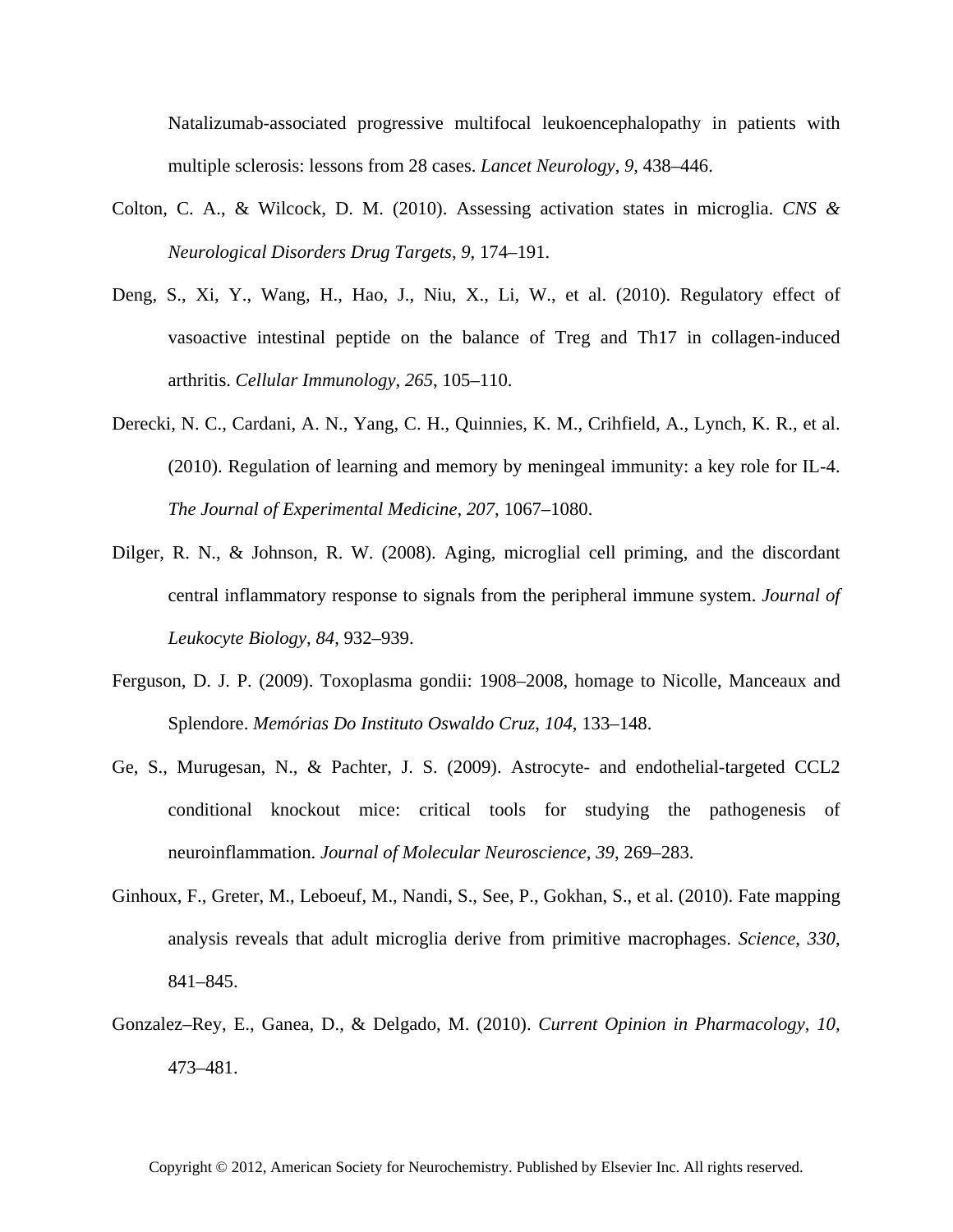- Gordon, S., & Martinez, F. O. (2010). Alternative activation of macrophages: mechanism and functions. *Immunity*, *32*, 593–604.
- Goverman, J. (2009). Autoimmune T cell responses in the central nervous system. *Nature Reviews Immunology*, *9*, 393–407.
- Graeber, M. B., & Streit, W. J. (2010). Microglia: biology and pathology. *Acta Neuropathologica*, *119*, 89–105.
- Held, K. S., Steward, O., Blanc, C., & Lane, T. E. (2010). Impaired immune responses following spinal cord injury lead to reduced ability to control viral infection. *Experimental Neurology*, *226*, 242–253.
- Kim, J. V., Jiang, N. E., Tadokoro, C. E., Liu, L., Ransohoff, R. M., Lafaille, J. J., et al. (2010). Two-photon laser scanning microscopy imaging of intact spinal cord and cerebral cortex reveals requirement for CXCR6 and neuroinflammation in immune cell infiltration of cortical injury sites. *Journal of Immunological Methods*, *352*, 89–100.
- Korn, T., Anderson, A. C., Bettelli, E., & Oukka, M. (2007). The dynamics of effector T cells and Foxp3+ regulatory T cells in the promotion and regulation of autoimmune encephalomyelitis. *Journal of Neuroimmunology*, *191*, 51–60.
- Lo, D., Feng, L., Li, L., Carson, M. J., Crowley, M., Pauza, M., et al. (1999). Integrating innate and adaptive immunity in the whole animal. *Immunological Reviews*, *169*, 225–239.
- Lucin, K. M., Sanders, V. M., Jones, T. B., Malarkey, W. B., & Popovich, P. G. (2007). Impaired antibody synthesis after spinal cord injury is level dependent and is due to sympathetic nervous system dysregulation. *Experimental Neurology*, *207*, 75–84.
- Melchior, B., Garcia, A. E., Hsiung, B. K., Lo, K. M., Doose, J. M., Thrash, J. C., et al. (2010). Dual induction of TREM2 and tolerance-related transcript, Tmem176b, in amyloid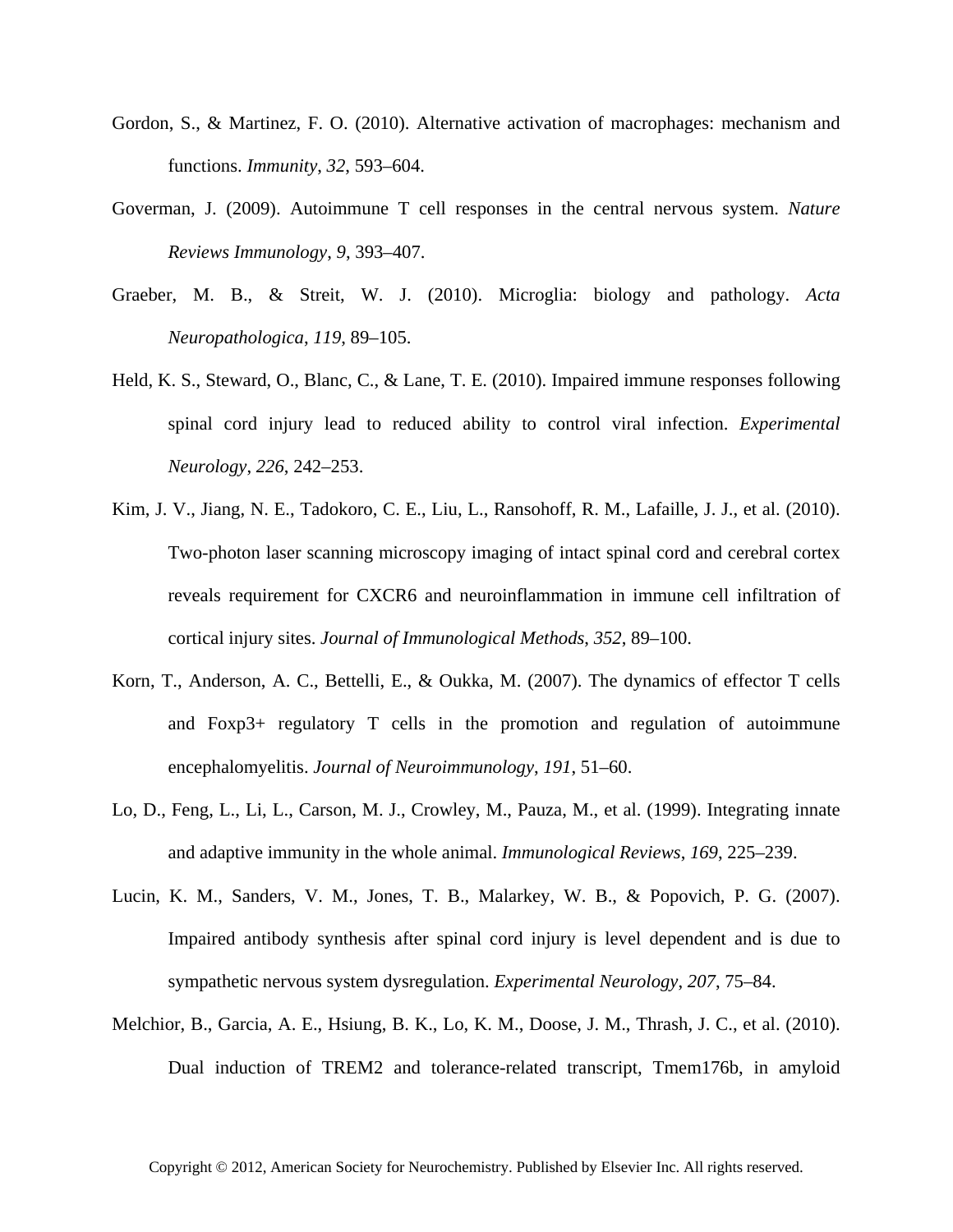transgenic mice: implications for vaccine-based therapies for Alzheimer's disease. *ASN NEURO*, *2*, e00037.

- Müller, M., Carter, S. L., Hofer, M. J., Manders, P., Getts, D. R., Getts, M. T., et al. (2007). CXCR3 signaling reduces the severity of experimental autoimmune encephalomyelitis by controlling the parenchymal distribution of effector and regulatory T cells in the central nervous system. *Journal of Immunology*, *179*, 2774–2786.
- Nance, D. M., & Sanders, V. M. (2007). Autonomic innervation and regulation of the immune system (1987–2007). *Brain, Behavior and Immunity*, *21*, 736–745.
- Noor, S., Habashy, A. S., Nance, J. P., Clark, R. T., Nemati, K., Carson, M. J., et al. (2010). CCR7-dependent immunity during acute Toxoplasma gondii infection. *Infection and Immunity*, *78*, 2257–2263.
- Ploix, C. C., Noor, S., Crane, J., Masek, K., Carter, W., Lo, D. D., et al. (2010). CNS-derived CCL21 is both sufficient to drive homeostatic CD4+ T cell proliferation and necessary for efficient CD4+ T cell migration into the CNS parenchyma following Toxoplasma gondii infection. *Brain Behavior and Immunity* (PMID:20868739).
- Puntambekar, S. S., Davis, D. S., Hawel, L., 3rd, Crane, J., Byus, C. V., & Carson, M. J. (2011). LPS-induced CCL2 expression and macrophage influx into the murine central nervous system is polyamine-dependent. *Brain Behavior and Immunity, 25*, 629–639.
- Reboldi, A., Coisne, C., Baumjohann, D., Benvenuto, F., Bottinelli, D., Lira, S., et al. (2009). C-C chemokine receptor 6-regulated entry of TH-17 cells into the CNS through the choroid plexus is required for the initiation of EAE. *Nature Immunology*, *10*, 514–523.
- Savarin, C., Stohlman, S. A., Atkinson, R., Ransohoff, R. M., & Bergmann, C. C. (2010). Monocytes regulate T cell migration through the glia limitans during acute viral